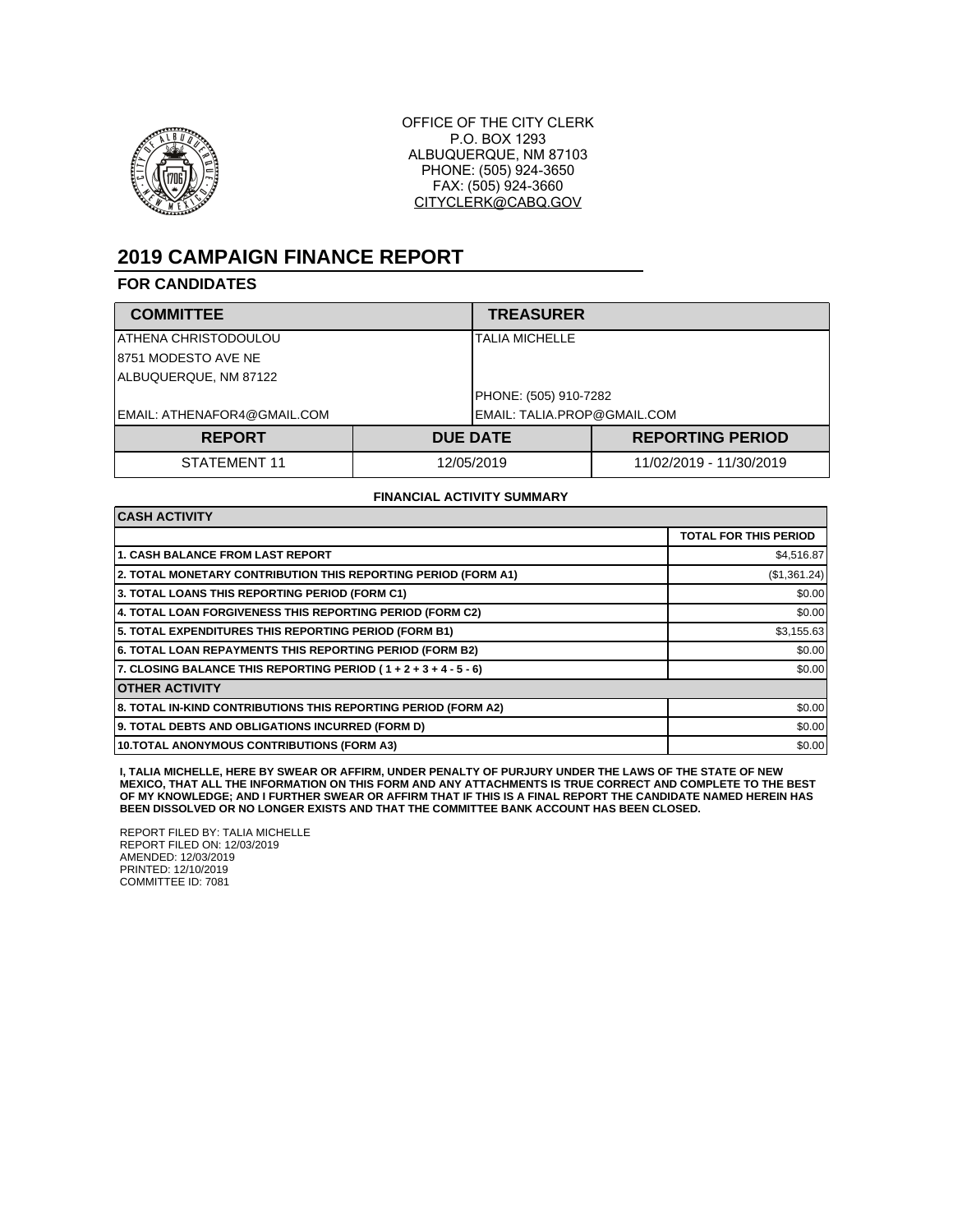# **FORM A-1 MONETARY CONTRIBUTIONS**

| <b>DATE</b><br><b>RECEIVED</b>      | <b>CONTRIBUTOR / INFORMATION</b>                                                                                                          | <b>CONTRIBUTION</b><br><b>TYPE</b>                                                                            | <b>AMOUNT</b> |
|-------------------------------------|-------------------------------------------------------------------------------------------------------------------------------------------|---------------------------------------------------------------------------------------------------------------|---------------|
| 11/5/2019                           | DEAN BRUNTON<br>414 SILVER AVE SW #4<br>ALBUQUERQUE, NM 87102<br>OCCUPATION/EMPLOYER:<br>Financial/Investment<br>PUBLIC SERVICE CO. OF NM | Monetary<br>PURPOSE:<br><b>CREDIT CARD VIA</b><br><b>SWIPE</b>                                                | \$20.00       |
| 11/26/2019                          | ATHENA CHRISTODOULOU<br>8751 MODESTO AVE NE<br>ALBUQUERQUE, NM 87122                                                                      | <b>Returned Contribution</b><br>PURPOSE:<br><b>RETURN OF FUNDS</b><br><b>TO PRIMARY</b><br><b>CONTRIBUTOR</b> | (\$1,381.24)  |
| <b>TOTAL MONETARY CONTRIBUTIONS</b> |                                                                                                                                           |                                                                                                               | (\$1,361.24)  |